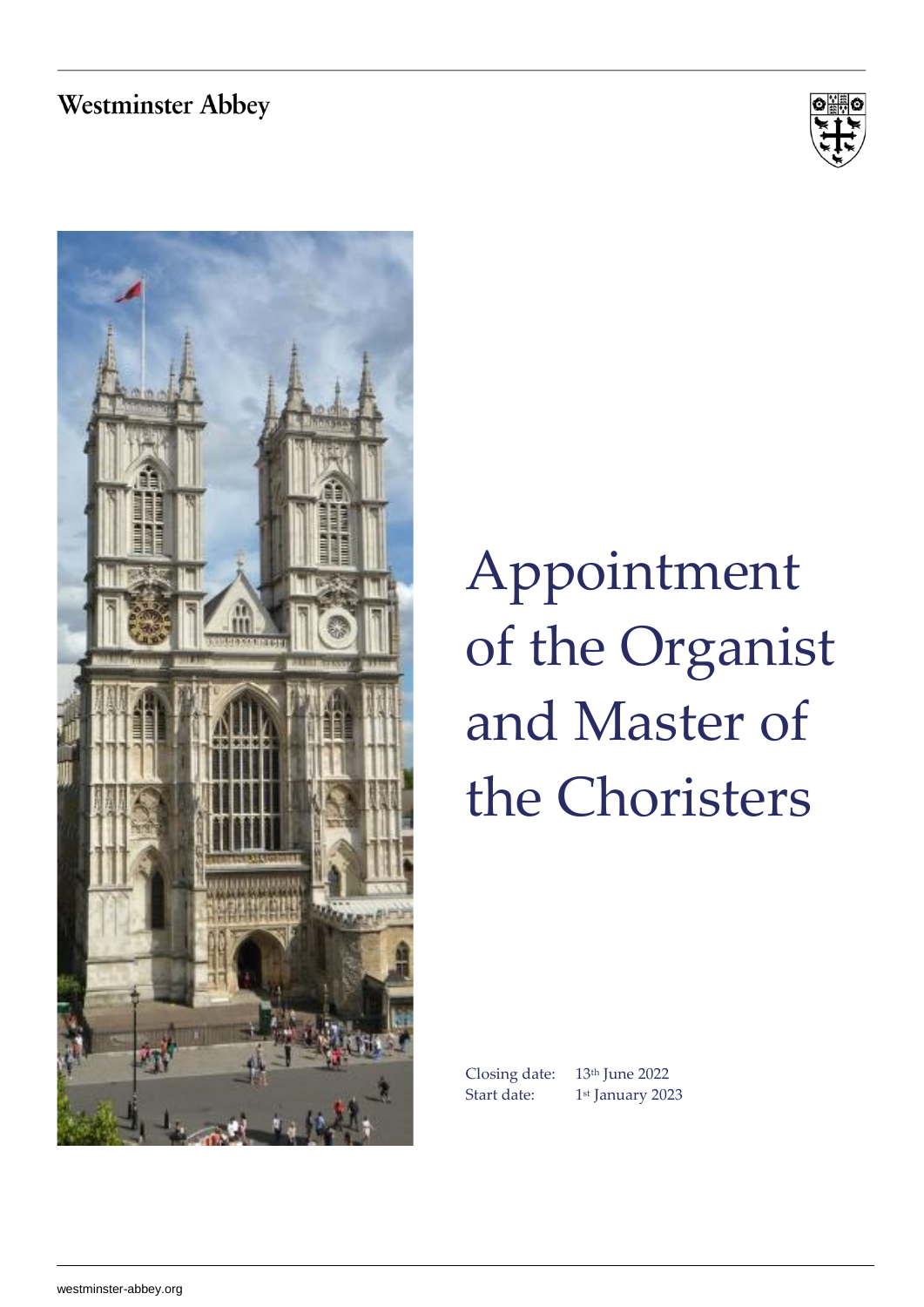

### **Contents**

- Letter from the Dean
- About Westminster Abbey
- Music at the Abbey
- Abbey Organisation
- Job Description and Person Specification
- Working for us
- Equality statement
- Safeguarding
- How to apply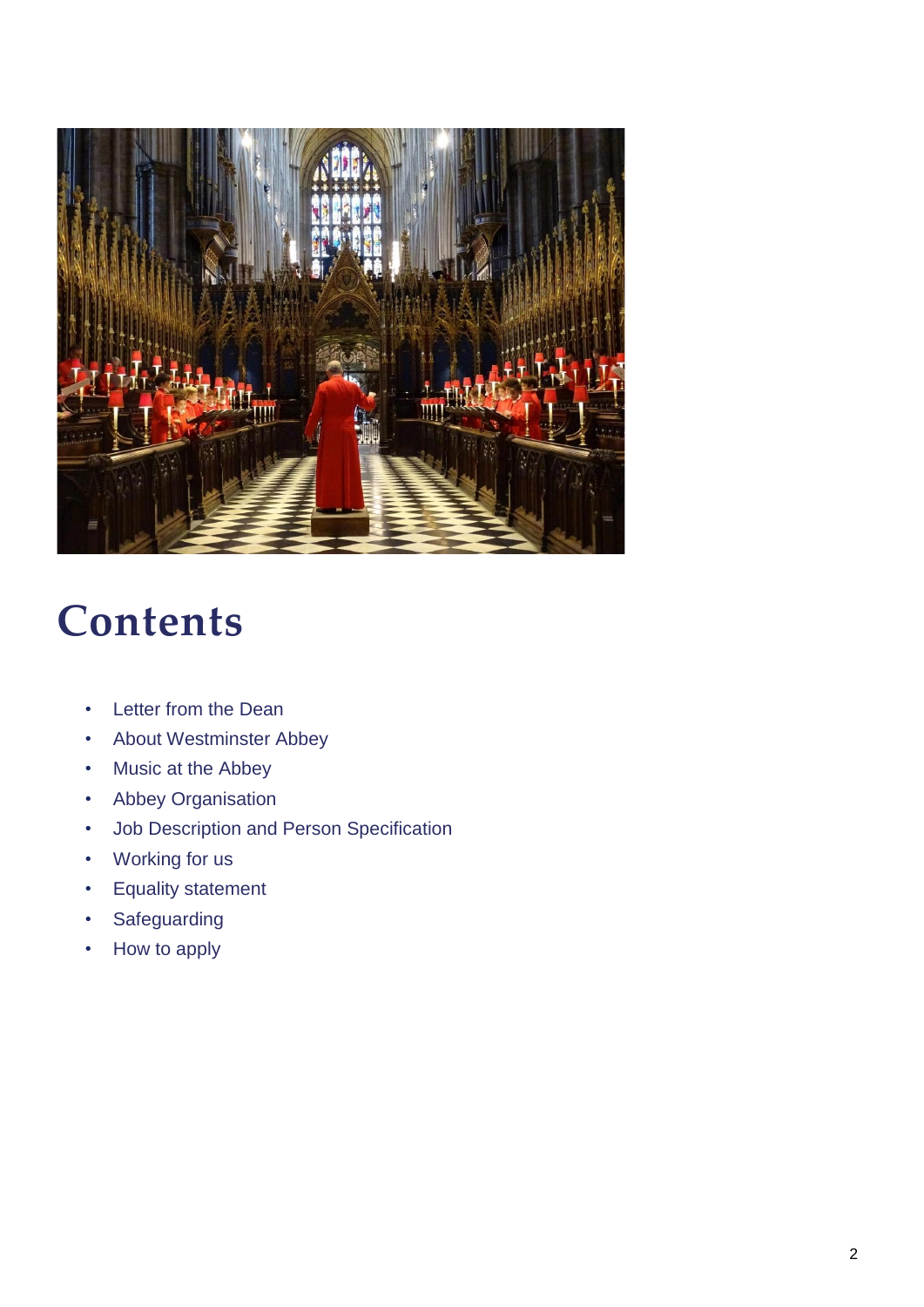### **A Letter from the Dean**

#### **Westminster Abbey**



The place of Coronation, a site of gathering for nations and Commonwealth, a house of memory and memorial and an iconic destination for pilgrims and visitors, the Abbey hardly needs an introduction. However, that fame and significance can mislead. We must never forget that Westminster Abbey is, above all else, a church, a place of prayer. It has been set aside for the worship of God for over a thousand years. At the very heart of our life and mission are the daily services and the music that sustains them.

Appointing an Organist and Master of the Choristers\*, we will of course expect to see candidates of extraordinary ability and proven distinction. In the last twenty years (and building on the work of his predecessors) James O'Donnell has secured for the Abbey's music foundation a consistent and unparalleled reputation for excellence that we intend both to sustain and to develop to meet the needs of the coming decades. Because we are a community of prayer and a church serving Sovereign and peoples we also seek a colleague committed to our life and our mission. Our Organist will live amongst us and be a part of us.

I am delighted that you are reading this letter and thinking about the possibility of work and life in Westminster. I thank you for your attention and interest. This is a glorious place, and extraordinary things happen here. I believe that great opportunities and fascinating challenges lie ahead for our next music director. We hope to meet exceptionally talented candidates, who bring with them a sense of excitement that we can share and a commitment to be with us as we shape the future in the power of God's grace.

llaple

The Very Reverend Dr David Hoyle MBE Dean of Westminster



\* The historic office of "Organist and Master of the Choristers" is open to candidates of any gender, and whilst this document reflects the convention that the two roles have been held in combination, we are open to applications from exceptional choral directors with the ability to lead across the full range of the Abbey's music but who are not organists or would not wish to perform in that capacity.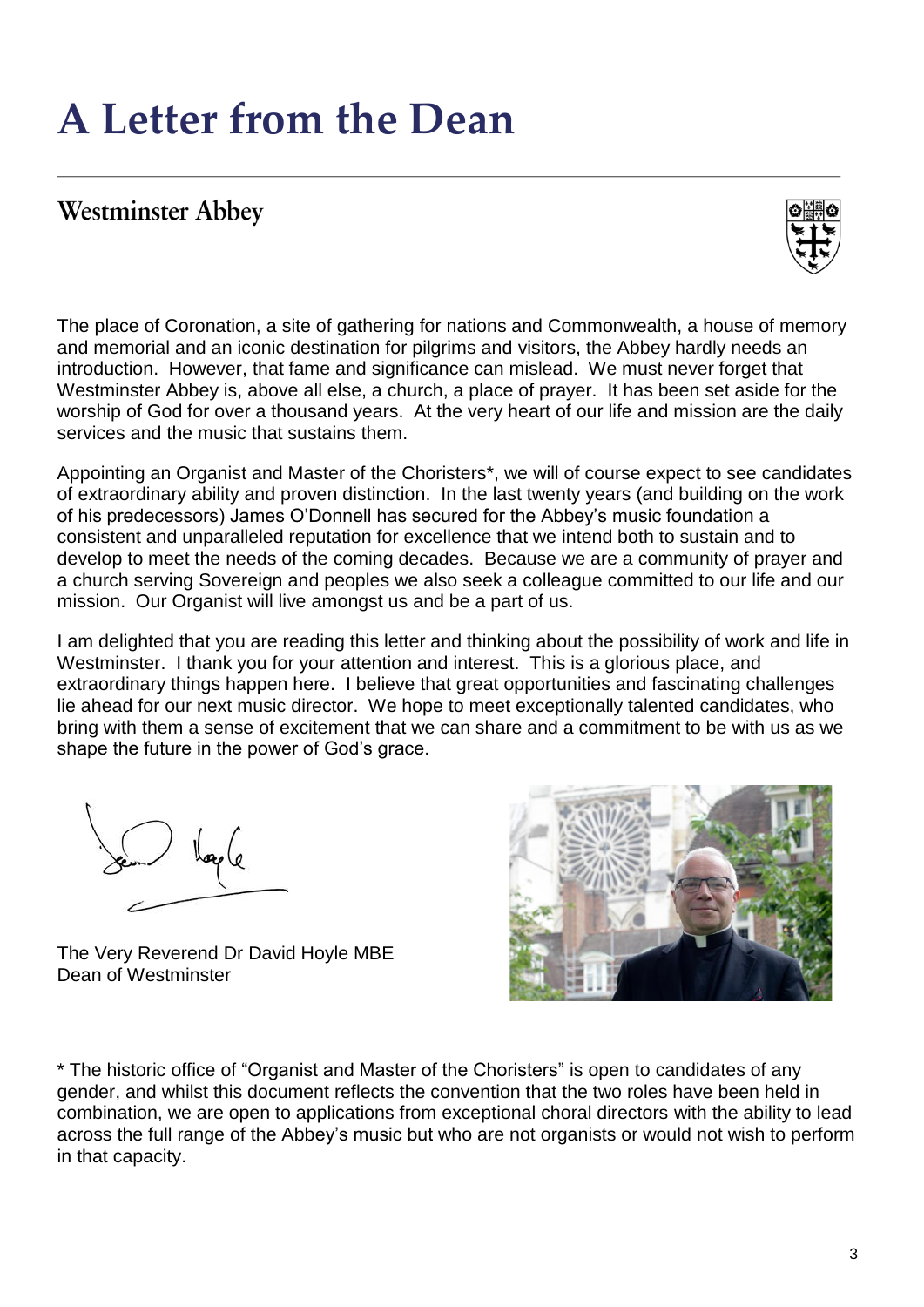### **About Westminster Abbey**



Above all else, the Abbey is a church, a place of prayer and praise and holy ground at the heart of the nation. It is also a treasured part of Britain's heritage and a leading venue for tourism. The Abbey has occupied a central place in the celebration of great events for the nation and remains one of the most beautiful architectural masterpieces in Britain.

A living Church, Westminster Abbey is where the coronation of Kings and Queens has taken place since 1066, and where many of the Kings and Queens of England and of the United Kingdom are buried. Principal among them is St Edward the Confessor, King of England from 1042 to 1066, whose shrine is at the heart of the Abbey Church. Beside and around them are buried or commemorated many of the great women and men from almost every century of British history: statesmen and politicians, lawyers, warriors, clerics, writers, artists, musicians.

Neither a cathedral nor a parish church, Westminster Abbey (or the Collegiate Church of St Peter in Westminster to give it its correct title) is a Royal Peculiar under the jurisdiction of a Dean and Chapter and with direct accountability to the Sovereign. This relationship with the Sovereign dates back to the origins of the Abbey over a millennium ago, but its current form stems from the charter granted to the Abbey by Elizabeth I on 21<sup>st</sup> May 1560.

Westminster Abbey's mission is currently stated as:

- To serve Almighty God by offering divine Worship daily and publicly;
- To serve the Sovereign by daily prayer and by a ready response to requests made by or on behalf of Her Majesty;
- To serve the nation by celebrating the distinctive witness of the Christian faith; by upholding the place of religious faith within national life; and by active engagement with Parliament, Whitehall and others in positions of public service;
- To serve all pilgrims and visitors to the Abbey, and to maintain a tradition of hospitality.

Prior to the pandemic, the Abbey's daily round of worship and annual programme of special services were attended by large congregations and regularly broadcast to national and international audiences in their millions. The Abbey also attracted well over one million paying visitors each year from all around the world.

Worship and music are at the heart of the Abbey's mission, and we sustained the daily offices and Eucharist throughout the pandemic, initially behind closed doors but then progressively reopening for public worship, constantly adapting our practices to ensure the safety of congregations, staff and clergy. Given its centrality to our worship and the unique legacy it represents, the choral foundation and wider music department has been preserved throughout the pandemic, with the Choir School sustaining daily singing for the choristers even while forced to operate virtually for several months. The Abbey choir is now back in full operation and excellent voice. Congregations are returning in ever greater numbers, and we once again have a full schedule of statutory and special services.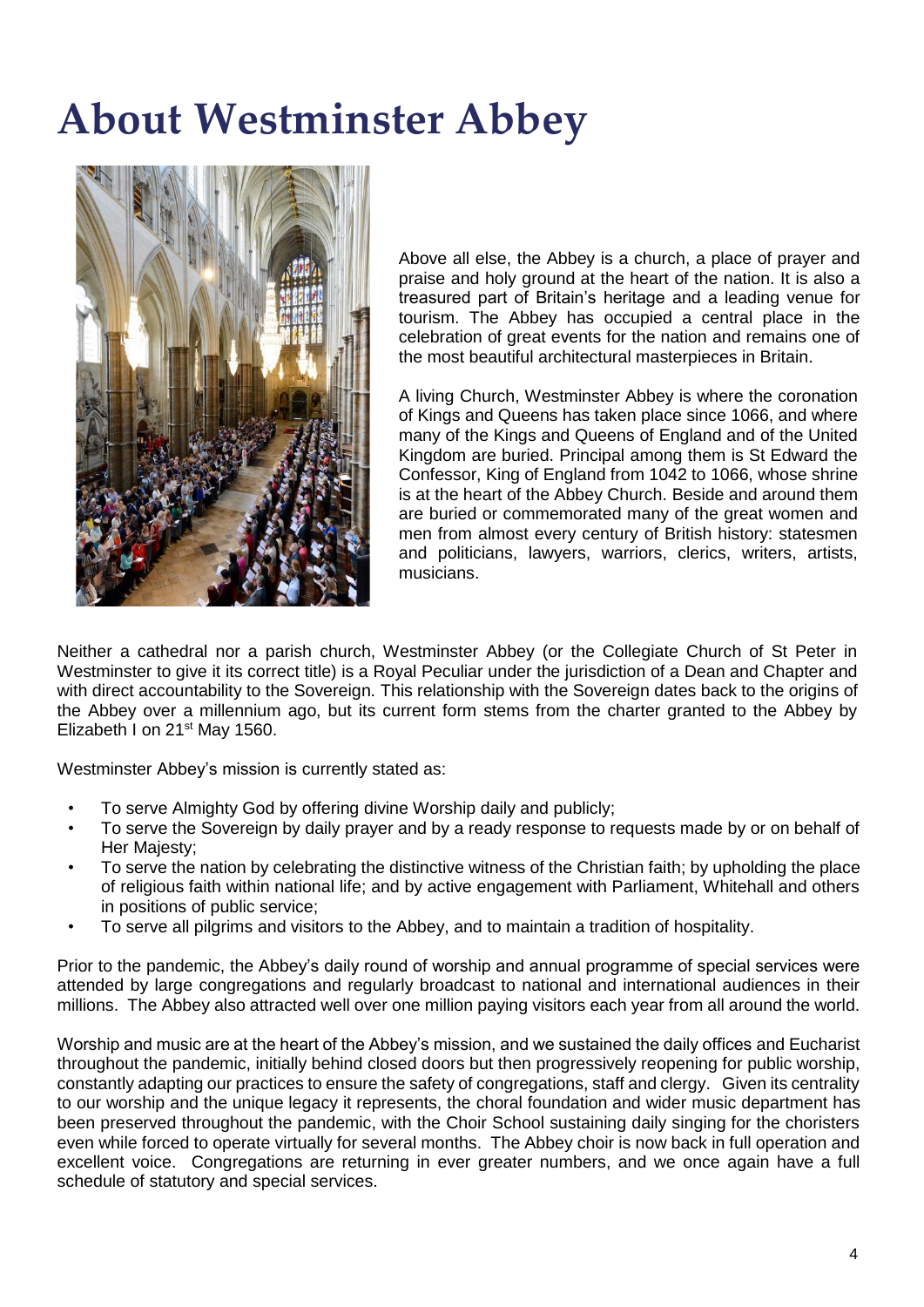Because the Abbey receives no regular income from the State, the Church of England or the Crown, and relies almost entirely on income from visitors, the pandemic posed a significant threat to our finances. We lost nearly £40m in visitor income in the two years following national lockdown in March 2020 and have had to make painful reductions in our staff in most areas other than Abbey music, alongside many other cost reduction measures. The Abbey now employs around 250 staff across a wide range of departments and relies on the invaluable contribution of some 400 volunteers. The stringent austerity measures adopted, combined with the recent strong recovery in visitor numbers and the securing of a substantial long-term loan, have ensured the financial survival of the Abbey, and we now look forward to a period in which we can begin once again to invest cautiously but confidently in developing the Westminster Abbey's mission for the coming decades.

### **Music at the Abbey**



The English choral tradition is judged throughout the world to be an important part of our national heritage and of the spiritual treasury of the Anglican Church, and the Abbey's choir plays a central role in nurturing this tradition nationally and internationally through the excellence of its contribution to our public worship and through an active programme of concerts, recordings, broadcasts and occasional tours.

The Abbey Choir and Music Department form an integral part of the structure and life of the worshipping community of the Abbey. There are eight choral services each week during term time, and the choir's performances at the major national and State occasions taking place here throughout the year are right at the heart of such worship. Over time the composition of the choir has gradually evolved from four boys recruited as polyphony developed to the world-renowned choral foundation of today, with around 30 choristers singing with 12 professional lay vicars under the direction of the Organist and Master of the Choristers and receiving their education in the Abbey's dedicated Choir School.

The Dean and Chapter has a long-standing commitment to introduce excellent opportunities for girl choristers whilst sustaining the quality of experience and performance offered under its unique model of boy chorister development. The intention is to create a separate girls' choir with its own professional lower voices; this would support our ministry in St Margaret's but also perform occasionally in the Abbey. An early priority for the incoming Organist and Master of the Choristers would be to review and agree with Chapter the planned approach to the introduction of girl choristers and to lead its implementation in the near future.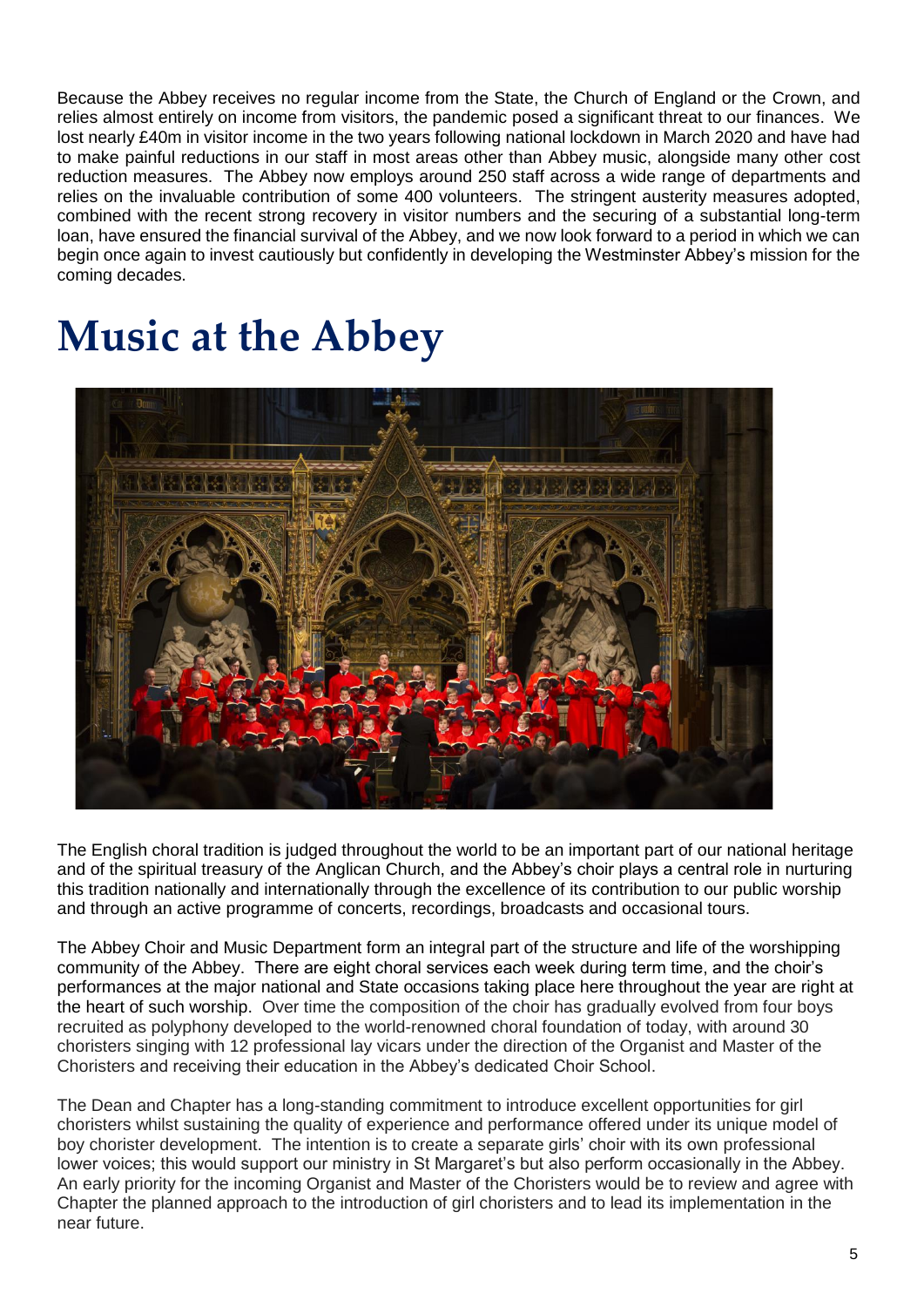The Organist and Master of the Choristers is supported in his work by three highly talented organists, two administrative staff, the Director of Music for St Margaret's Church and three singing teachers.

In addition to their role in accompanying the choir, the Abbey's organs are used for an extensive programme of concerts and recitals. The grand organ is a fine five-manual Harrison & Harrison instrument, installed for the coronation of King George VI in 1937. The Abbey is also home to the twomanual Queen's Organ (Mander, 2013), which can be found in the Lady Chapel where it is used principally for small-scale services such as weddings and memorials and a five-stop continuo organ by Kenneth Tickell (1995).

The Abbey Song School was constructed in 2015 and comprises a large purpose-built rehearsal space, where most chorister and full choir rehearsals take place, together with two smaller rehearsal rooms. The building is home to Steinway A-S and Boston GP-178 grand pianos and a practice organ by William Drake (2017). It also houses the choir library and vestry facilities.

Our next Organist and Master of the Choristers will be expected to sustain and develop the exceptional legacy of musical excellence established by James O'Donnell and his predecessors, but also to create appropriate strategies to meet the challenges and capture new opportunities arising over the coming decades. This will include realising the Dean and Chapter's ambition to provide girl choristers with excellent opportunities to contribute to the musical life of the Abbey, as set out above, contributing to initiatives to create a significantly stronger digital presence for the Abbey both nationally and internationally, expanding the range of musical performances by the Abbey's musicians and developing the Abbey as a convening space for musical excellence.

## **Abbey Organisation**

The governing body of the Abbey, as laid down in our Statutes, is the Dean and Chapter, which comprises the Dean and four Canons of Westminster, all of whom are Crown appointments. Chapter meets monthly and is supported and advised by the Receiver General, who also acts as Chapter Clerk and Registrar. The day to day management of the Abbey is also delegated to the Receiver General, who, with the support of the Deputy Receiver General, leads the Operations Executive and the Senior Management Forum, which is made up of the Abbey's Heads of Department.

The Abbey functions through a number of legal entities, and some key aspects of its work are supported and orchestrated through committees and steering groups. Despite the structures in place, on a day to day basis the Abbey is a dynamic and collegiate place to work with a welcoming and relatively informal culture, focussed on getting things done.

The Organist and Master of the Choristers reports directly to the Dean of Westminster, and works closely with other direct reports, including the Minor Canon & Precentor, the Headmaster of the Abbey's Choir School and the Receiver General. The postholder contributes to cross-departmental coordination of the Abbey's work through their membership of the Senior Management Forum. He/she is also an Officer of College, an institution dating back to the charter granted by Elizabeth I, which nowadays serves as a forum for key internal and external stakeholders, a visible representation of the Abbey community at the most important ceremonial occasions and the nucleus of its daily worshipping life.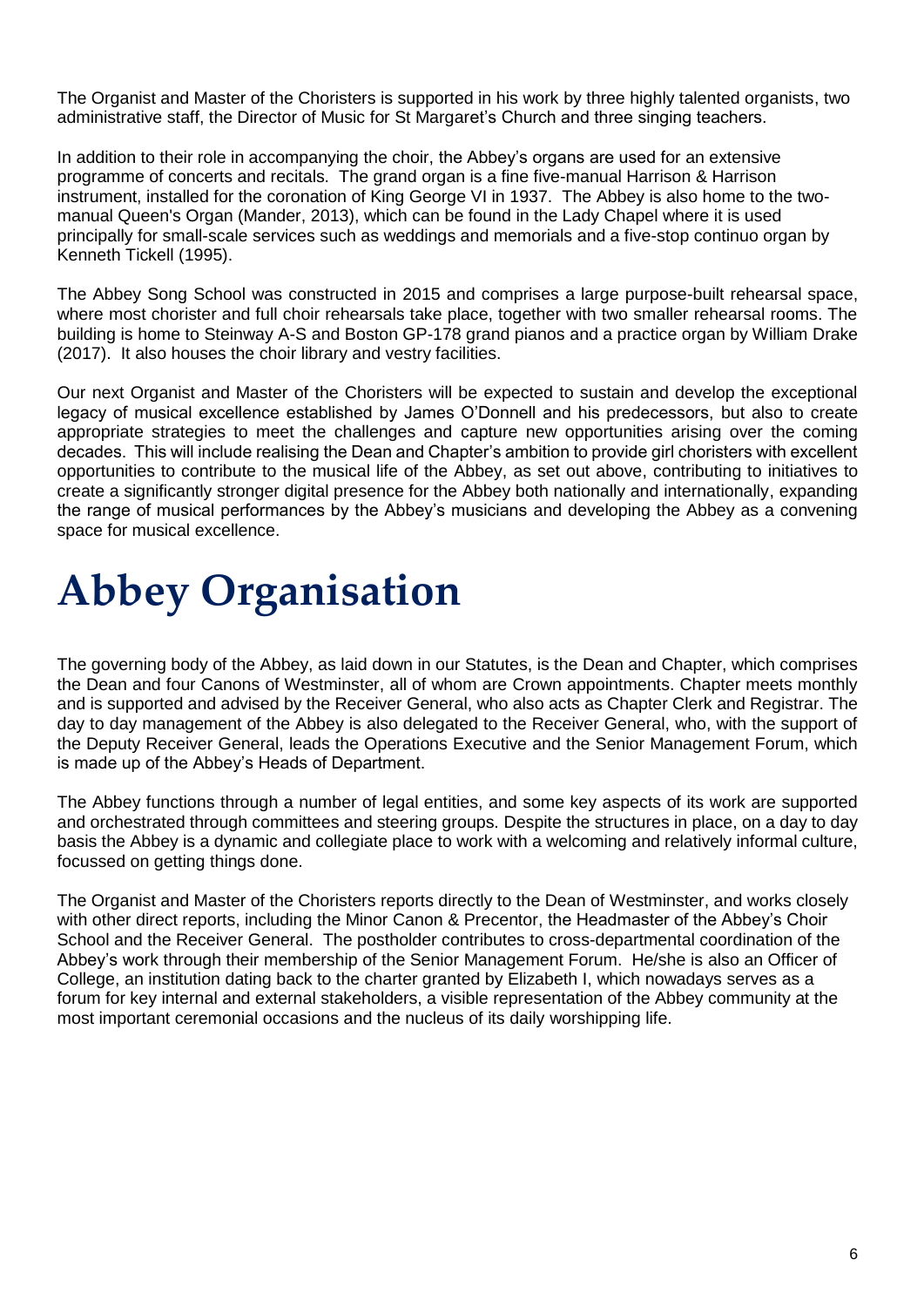# **Job Description**

| Accountable to:                     | The Dean                                                                                                                                                                                                                                                                                      |
|-------------------------------------|-----------------------------------------------------------------------------------------------------------------------------------------------------------------------------------------------------------------------------------------------------------------------------------------------|
| Posts directly reporting to OMC:    | Sub-Organist, Assistant Organist, Organ Scholar, Director of<br>Music (St Margaret's Church), Lay Vicars (12), Choir and<br>Music Projects Manager, singing teachers (3)                                                                                                                      |
| Other posts under oversight of OMC: | Deputy lay vicars and members of the Special Service Choir (c<br>200, non-staff), Music and Chorister Recruitment Coordinator                                                                                                                                                                 |
| Key relationships:                  | <b>INTERNAL: Headmaster of Westminster Abbey Choir School</b><br>(WACS), Minor Canons, Receiver General, members of the<br>Senior Management Forum, Director of Music of WACS                                                                                                                 |
|                                     | EXTERNAL: wide-ranging, including executives in media and<br>digital recording organisations, heads of institutions providing<br>musical education, festival directors, colleagues in cathedrals<br>and colleges, and leaders of relevant charitable trusts and<br>professional associations. |

**Note: the title and job description set out here reflect a combined position of Master of the Choristers and principal organist of the Abbey. However, we would welcome applications from exceptional choral directors with the ability to lead across the full range of the Abbey's music but who are not organists or would not wish to perform in that capacity.** 

#### **Job Summary**

- The Organist and Master of the Choristers is the director of music of Westminster Abbey, taking responsibility for the excellence of musical provision for liturgical and non-liturgical purposes within the Abbey (including St Margaret's Church).
- The OMC is head of the Abbey music department, and principal adviser to the Dean and Chapter on musical matters.
- The OMC takes particular personal responsibility for the direction and management of the Abbey Choir, for the training of the choristers and for the development of the Lay Vicars.
- The OMC is the principal organist of Westminster Abbey.
- As a member of the Senior Management Forum and a College Officer, the OMC plays a full part in the wider cross-functional leadership of the Abbey.
- The OMC attends meetings of the Governing Body of WACS.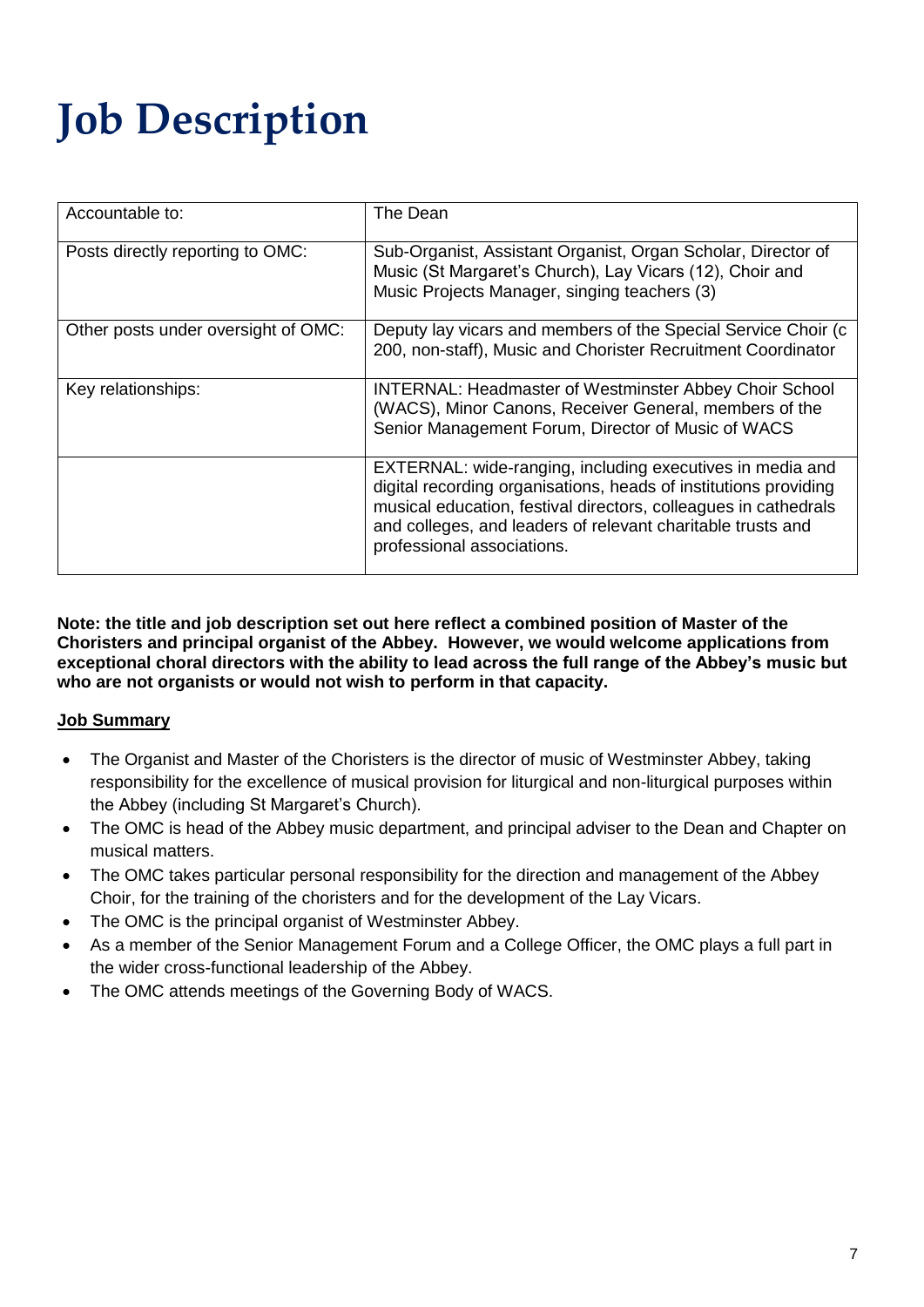#### **Main Duties and Responsibilities**

*These include but are not limited to:*

#### Musical / Artistic Direction and Strategy

- 1. To ensure that the music performed in and associated with Westminster Abbey is of a consistently excellent standard.
- 2. To be responsible for the provision of choral and organ music at all services and events in the Abbey and elsewhere, as required by the Dean and Chapter.
- 3. To be principal conductor of the Abbey Choir and all associated ensembles.
- 4. To develop and agree with the Dean and Chapter strategies for the future development of liturgical and non-liturgical musical provision at the Abbey.
- 5. To help realise the potential of the Abbey's presence on digital media.
- 6. To develop and implement a strategy to provide excellent opportunities for girl choristers.
- 7. To appoint (or to oversee the appointment of) members of the music department, including adjunct members (such as deputy lay vicars), chairing audition and interview panels and making recommendations to the Dean, as applicable.
- 8. To provide artistic leadership for all the musicians associated with Westminster Abbey and St Margaret's Church, including the nurturing and development of Lay Vicars and organists and the oversight of visiting musicians.
- 9. To represent the Abbey's music and musicians in the public arena, including maintaining an international reputation and high profile as a conductor and organist through external professional commitments (as allowed by the contract of employment, and in consultation with the Dean, as appropriate).
- 10. To strengthen the Abbey's role as a convening space for musical excellence, and to build strategic partnerships with other ensembles, artists and composers.
- 11. As Organist, to be responsible for the use, care, maintenance and renovation of the organs in the Abbey and St Margaret's Church.

#### Chorister training and admission

- 1. To be responsible for the training of the Abbey Choristers in collaboration with the Abbey's singing tutors.
- 2. To set and oversee the implementation of policies and procedures in relation to chorister recruitment and admission, in close consultation with the Headmaster.
- 3. To assess and select boys for admission as choristers to the Abbey Choir School.
- 4. To contribute to the wider musical education of the choristers, in consultation with the Headmaster and Director of Music of the Abbey Choir School.
- 5. To oversee the successful introduction of opportunities for girl choristers in line with the strategy to be explored and agreed with the Dean and Chapter.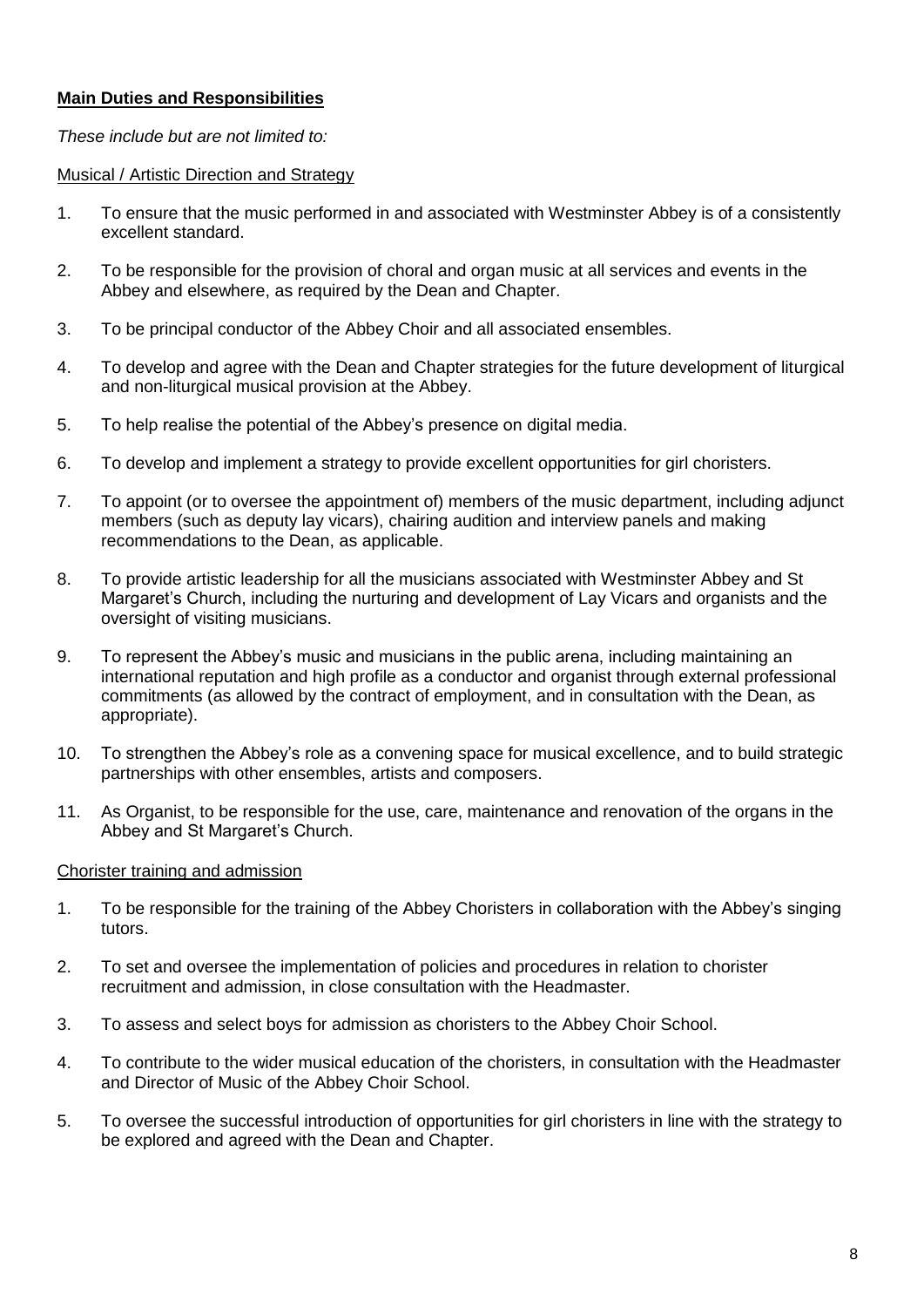#### Artistic planning

- 1. To select and /or approve the music for all services, concerts, recordings etc. in consultation with the Minor Canons and others, as appropriate.
- 2. To develop, plan and execute to the highest standard an extensive programme of extra-liturgical activities, including concerts, recordings and tours involving the Abbey's musicians.
- 3. To develop and oversee the work of external soloists and ensembles participating in the Abbey's concert and wider cultural programmes.
- 3. To commission music on the Dean and Chapter's behalf as appropriate.
- 4. Through its director of music, to oversee the music of St Margaret's Church.

#### Departmental Management

- 1. To direct the operation of the Abbey music department within the strategies, policies and systems determined by the Dean and Chapter.
- 2. To lead, motivate and manage the performance and development of all music department staff, conducting performance reviews and identifying training needs as required.
- 3. To oversee the implementation of Health & Safety policy as it relates to the music department and its staff, and areas of the Abbey under music department oversight.
- 4. To oversee the implementation of Safeguarding and Safer Recruitment policies as they relate to the music department.
- 5. To oversee the music department's contribution to the Abbey's Risk Register and Business Continuity plan.
- 6. To oversee the financial affairs of the department and ensure compliance with all financial and budgetary policies and procedures.
- 7. To ensure the upkeep, maintenance and proper use of all music department resources, including instruments, music library and song school.

#### Wider Leadership Contribution

- 1. To contribute to the development and implementation of the overall vision, mission and strategy of the Abbey.
- 2. To play a constructive and collegiate role in the work of the Senior Management Forum and other relevant elements of the Abbey's governance and management structures.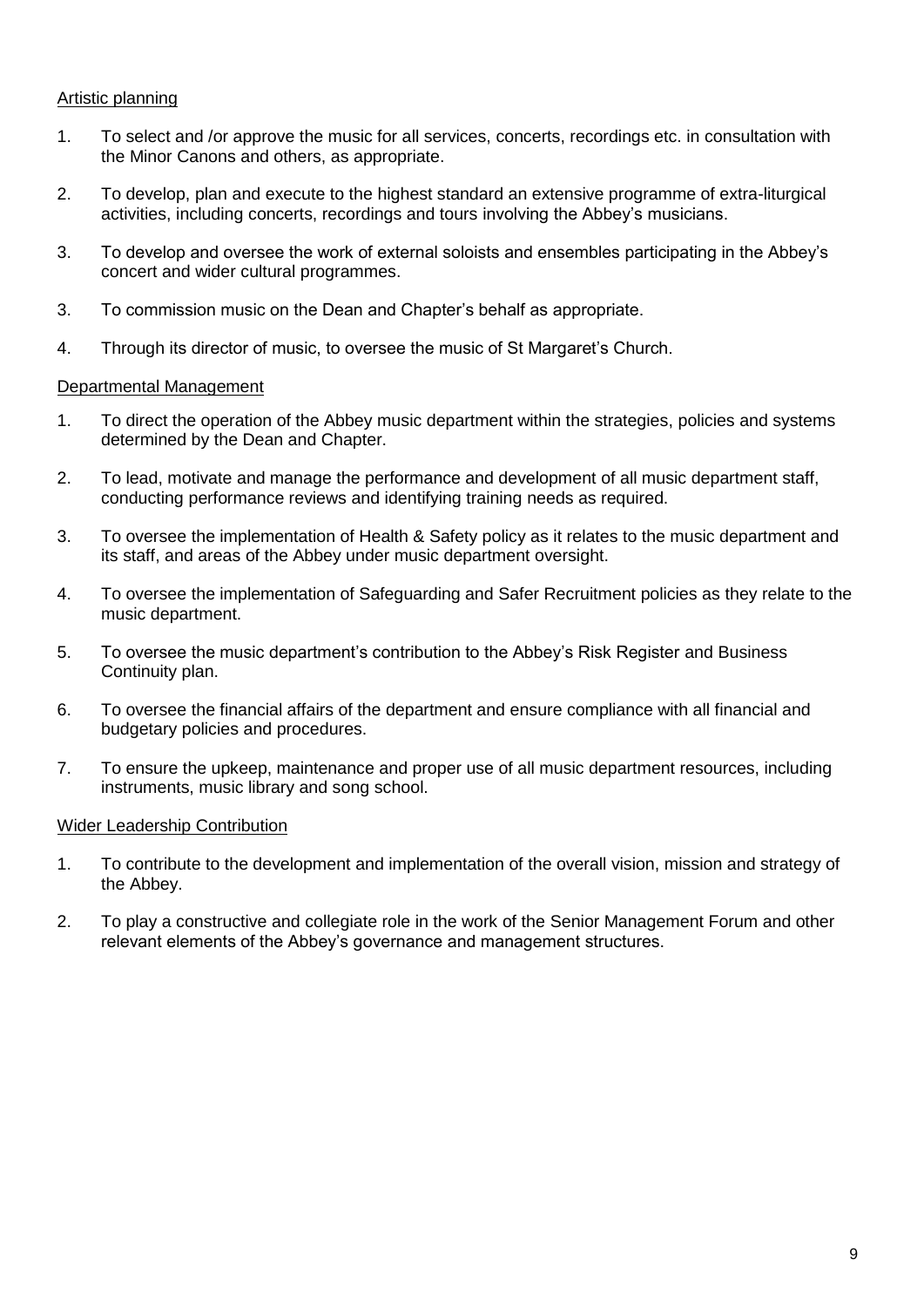# **Person Specification**

| <b>ATTRIBUTES</b>              | <b>ESSENTIAL</b>                                                                                                                                                                                                                                                                                                                                                                                                                                                                                                                                                                                                                                                                                                                                                                                                                                                                                                                                                                                                                            | <b>DESIRABLE</b>                                                                                                                                                                                                                              |
|--------------------------------|---------------------------------------------------------------------------------------------------------------------------------------------------------------------------------------------------------------------------------------------------------------------------------------------------------------------------------------------------------------------------------------------------------------------------------------------------------------------------------------------------------------------------------------------------------------------------------------------------------------------------------------------------------------------------------------------------------------------------------------------------------------------------------------------------------------------------------------------------------------------------------------------------------------------------------------------------------------------------------------------------------------------------------------------|-----------------------------------------------------------------------------------------------------------------------------------------------------------------------------------------------------------------------------------------------|
| <b>Education /</b><br>training | Music degree or senior professional<br>$\bullet$<br>qualification relevant to the post (e.g.<br>FRCO)                                                                                                                                                                                                                                                                                                                                                                                                                                                                                                                                                                                                                                                                                                                                                                                                                                                                                                                                       | Higher degree or evidence of<br>$\bullet$<br>postgraduate study                                                                                                                                                                               |
| Knowledge /<br>experience      | Significant experience of choral<br>$\bullet$<br>conducting, accompanying and<br>training to the highest professional<br>standard<br>Widely recognised for exceptional<br>musicianship and technical<br>proficiency<br>In-depth knowledge of church music<br>$\bullet$<br>and organ repertoire<br>Deep understanding of the Anglican<br>musical tradition and liturgy<br>Significant experience of choral<br>direction for live broadcasts and high-<br>profile services and events<br>Considerable experience of working<br>$\bullet$<br>with and training children's voices<br>An accomplished and recognised<br>٠<br>performer* as a recitalist and<br>accompanist with a wide repertoire<br>Experience as director of a<br>$\bullet$<br>professional Choir performing to the<br>highest standard<br>Demonstrable experience of<br>managing performance standards<br>and performers<br>Experience in programming and<br>directing concerts and recordings of<br>the highest international quality<br>Experience of orchestral conducting | Familiarity with commissioning<br>new works<br>Sound knowledge of singing<br>technique and an awareness of<br>vocal health issues<br>Experience of arranging and<br>composing liturgical music<br>Experience of continuo playing<br>$\bullet$ |
| Skills / aptitudes             | Exceptional conducting and choir<br>$\bullet$<br>training skills, with the ability to direct<br>a wide range of repertoire in different<br>idioms with stylistic fidelity and<br>interpretative authority<br>Ability to motivate and inspire<br>٠<br>choristers and adult professional<br>musicians<br>Aptitude for team working<br>Aptitude for working with children,<br>including balancing their pastoral<br>needs with musical demands<br>Ability to perform to the highest<br>standards under a significant degree<br>of pressure, public scrutiny and time<br>constraint                                                                                                                                                                                                                                                                                                                                                                                                                                                             |                                                                                                                                                                                                                                               |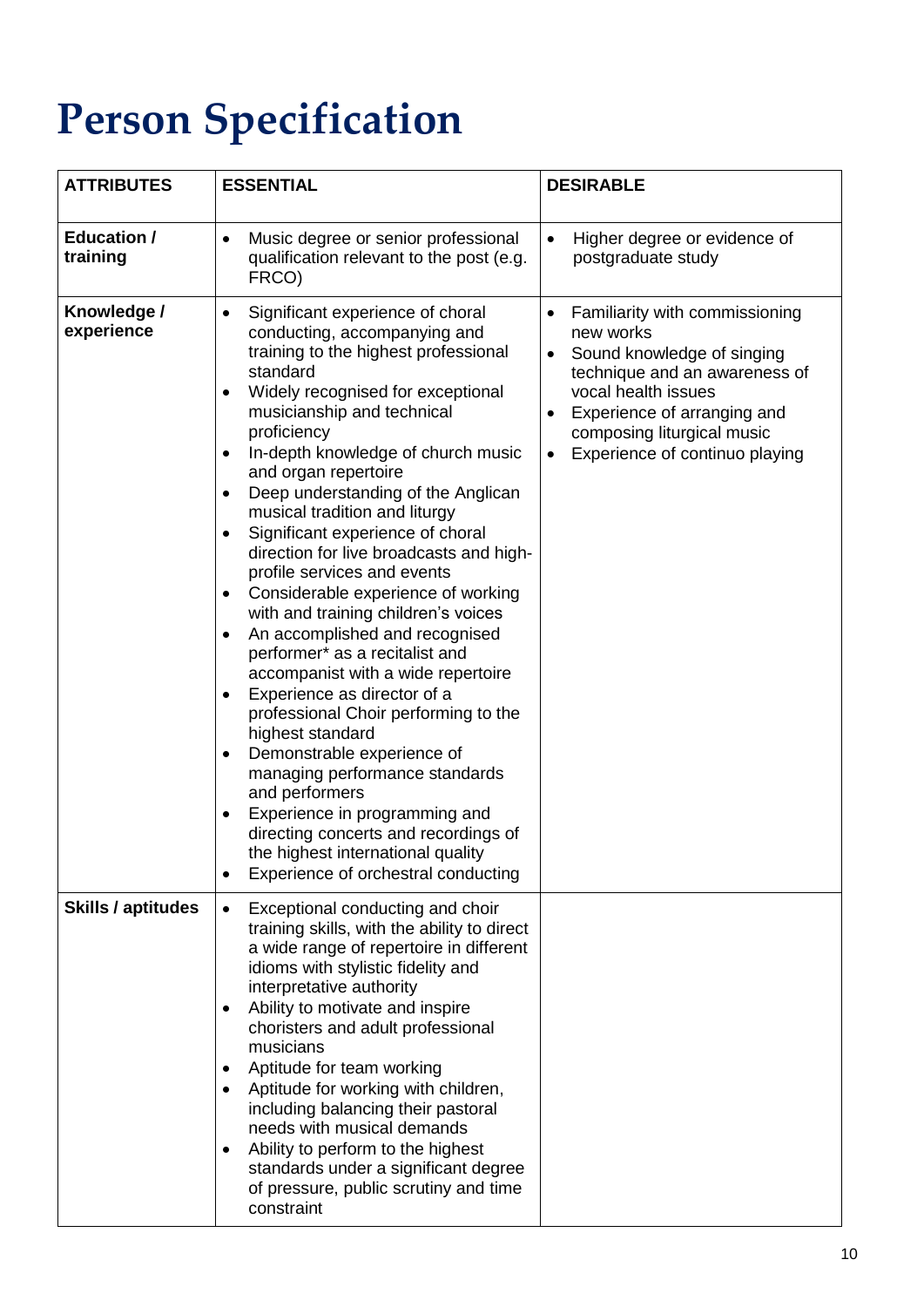|                               | Highly developed organisational and<br>administrative skills and familiarity<br>with the full range of standard IT<br>programmes, both musical and<br>general                                                                                                                                                                                                                                                                                                                                                                                                                                                                                                                                                                                                                                                                                                                                                                                                                                                                                                                                                                  |
|-------------------------------|--------------------------------------------------------------------------------------------------------------------------------------------------------------------------------------------------------------------------------------------------------------------------------------------------------------------------------------------------------------------------------------------------------------------------------------------------------------------------------------------------------------------------------------------------------------------------------------------------------------------------------------------------------------------------------------------------------------------------------------------------------------------------------------------------------------------------------------------------------------------------------------------------------------------------------------------------------------------------------------------------------------------------------------------------------------------------------------------------------------------------------|
| <b>Personal</b><br>attributes | A practising Christian, with a<br>commitment to the mission and<br>values of Westminster Abbey, and a<br>willingness to take an active part in<br>its liturgical life<br>A highly credible leader of musicians<br>operating at the highest level<br>A person with a strong commitment<br>to collegial working and a successful<br>track record of working effectively in<br>a complex multi-functional<br>organisation<br>Ability to step from strategic to<br>operational and from performing to<br>management duties with ease<br>A person with the intellectual power<br>٠<br>and cultural appreciation to engage<br>effectively in internal and external<br>dialogue across a broad range of<br>issues<br>A person of integrity and discretion,<br>with experience in complex<br>conversations and effective advocacy<br>with external partners/stakeholders<br>An excellent motivator, communicator<br>$\bullet$<br>and role model for the Abbey's<br>musicians and other colleagues, with<br>a high standard of personal<br>presentation and organisation<br>Commitment to ongoing study and<br>professional development |
| <b>Circumstances</b>          | The successful candidate is likely to<br>$\bullet$<br>be an established career musician<br>currently leading a choral foundation<br>or similar organisation of recognised<br>excellence in the UK or abroad                                                                                                                                                                                                                                                                                                                                                                                                                                                                                                                                                                                                                                                                                                                                                                                                                                                                                                                    |

\*See note preceding Job Summary above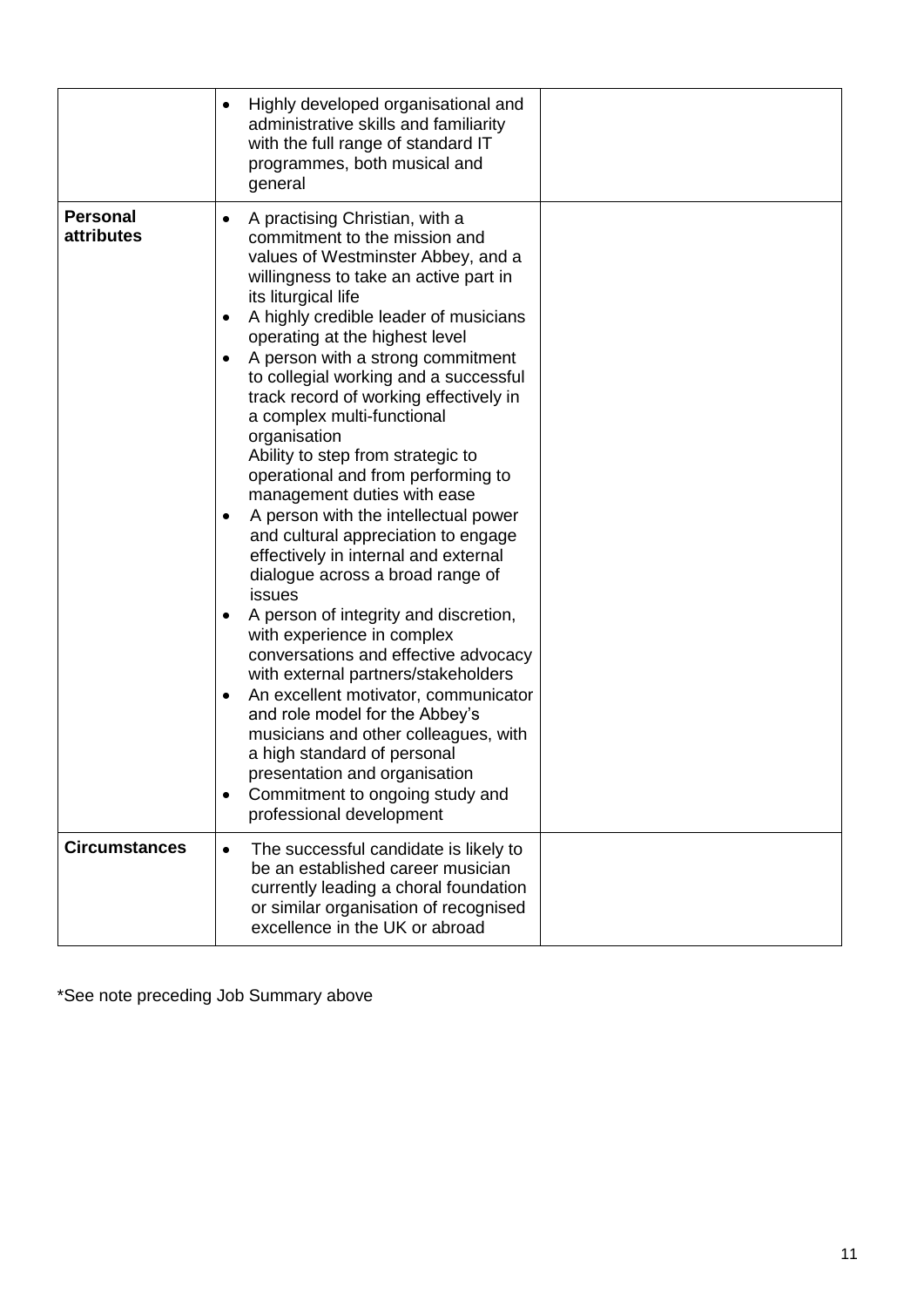# **Working for us**

#### **Employment Status and Start Date**

This post is permanent, and the appointment will commence on 1<sup>st</sup> January 2023.

#### **Salary**

A competitive salary will be offered for this role, with payments on the last Friday of each month.

#### **Probationary Period**

The appointment is subject to a probationary period of six months.

#### **Working Hours**

The postholder will devote as much time and attention as is necessary to the carrying out of their duties. Unless agreed otherwise with the Dean, the Organist and Master of the Choristers is expected to be on duty six days per week, including Sundays, during term time.

#### **Annual Holidays**

The holiday entitlement is six weeks per year in addition to bank and other public holidays. This must be taken at times agreed with the Dean, and generally during school holidays. In exceptional circumstances it may be necessary for the postholder to be recalled from holiday at the request of the Dean and Chapter.

#### **Training**

On-site training will be provided as required. Any further training needs will be assessed through the probation period and in annual appraisals.

#### **Pension Scheme**

All employees can join a Group Personal Pension plan, where the minimum employee contribution is 3% and the maximum employer contribution is 9% (as determined by the level of the employee contribution). You will be auto-enrolled into our qualifying workplace pension scheme after 3 months, if you meet the eligibility criteria.

All employees are covered by death-in-service life assurance, whether or not they choose to join the pension scheme.

#### **Medical Insurance**

The Dean and Chapter will pay 50% of premiums to join a nominated private medical insurance scheme after one year's employment.

#### **Staff Discount**

All employees receive a 20% discount on purchases from the Westminster Abbey shop and a 30% discount on purchases from the Benugo outlets, which serve refreshments.

#### **Accommodation**

The postholder is required to reside in the precinct for the better performance of the role. A house is provided, with utilities provided by the Abbey.